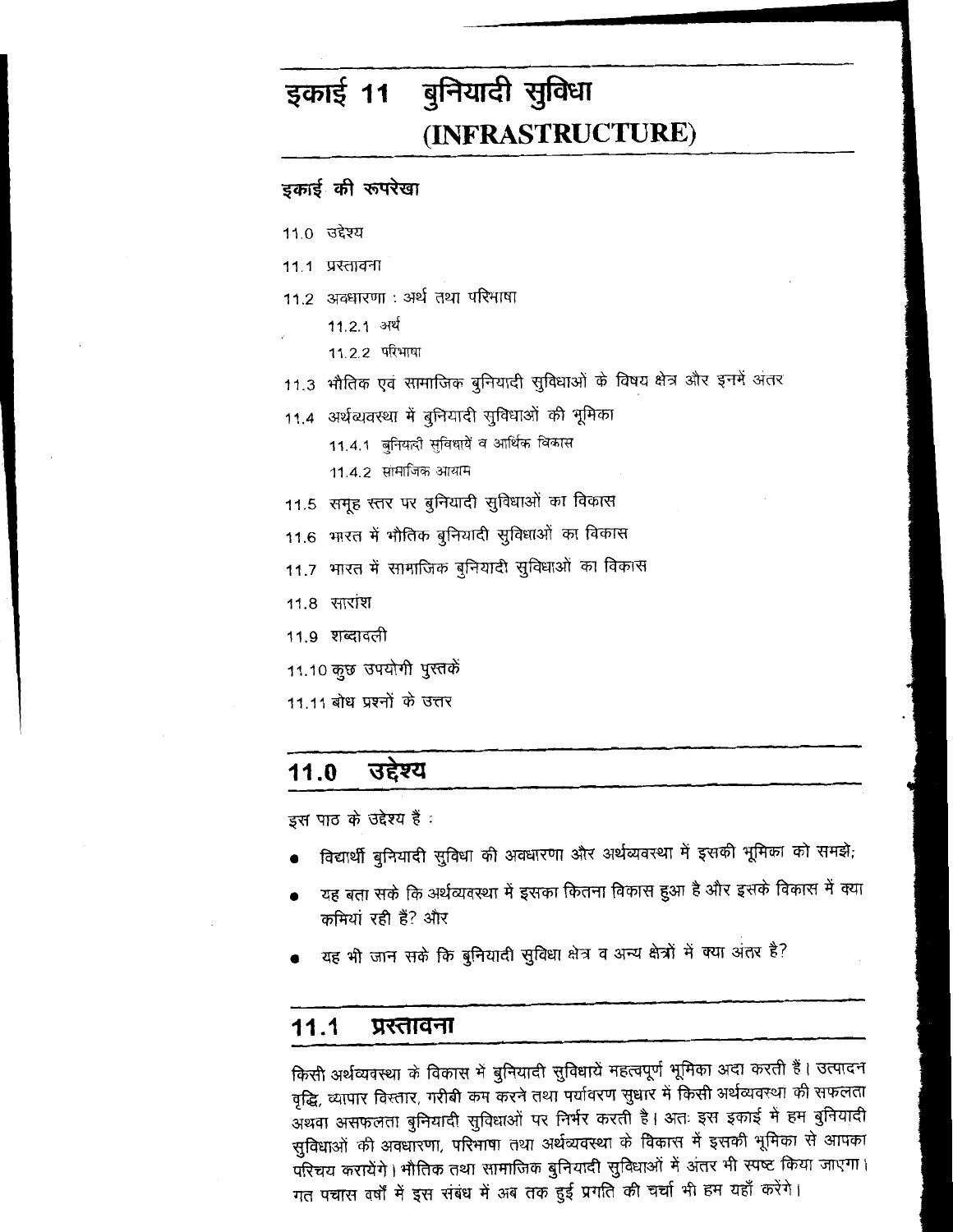#### अवधारणा : अर्थ व परिभाषा  $11.2$

बुनियादी सुविधा **(Infrastructure)** 

#### 11.2.1 अर्थ

प्राकृतिक साधनों व पूंजी की सहायता से मनुष्य कच्चा माल, मध्यवर्ती तथा अंतिम वस्तुओं और सेवाओं के रूप में उत्पादन करता है। इन वस्तूओं को इनके उत्पादन के स्थान से इनके उपभोग के स्थानों तक लाना ले जाना पड़ता है। केवल वस्तुओं को ही नहीं बल्कि मनुष्यों को भी अपने घरों से काम करने की जगहों पर जाना पडता है। इन सबके लिए हमें परिवहन के साधनों की आवश्यकता पड़ती है, जैसे सड़क परिवड़न, रेलवे, हवाई यातायात, व जहाजरानी की आवश्यकता पड़ती है। इसका अर्थ यह हुआ कि उत्पादन प्रक्रिया बिना परिवहन के पूरी नहीं हो सकती। इसके अतिरिक्त आधुनिक उत्पादन प्रक्रिया में उत्पादन साधनों को मुद्रा के रूप में भुगतान करना पड़ता है। ये भुगतान बैंकों के माध्यम से होते हैं। हमें घरों और उत्पादन दोनों के लिए बिजली की आवश्यकता पड़ती है।

बुनियादी सुविधा से तात्पर्य उन उद्योगों से है जो आधुनिक उत्पादन प्रक्रिया को संभव बनाने के लिए अत्यंत आवश्यक हैं। यह क्षेत्र (बुनियादी सुविधा) या तो वस्तु-उत्पादन का पूरक क्षेत्र है या फिर उत्पादन प्रक्रिया का अनुपूरक है। इसमें वे सभी प्रक्रियाएं शामिल होती हैं जो उत्पादन प्रक्रिया को पूरा करने के लिए आवश्यक हैं।

# 11.2.2 परिभाषा

बुनियादी सुविधाओं से अभिप्राय उन भौतिक सुविधाओं से है जिनसे वस्तुएं व सेवाएं लोगों तक पहुंचायी जाती हैं। अर्थव्यवस्था से इनका संबंध बहुरूपी व जटिल है क्योंकि ये उत्पादन और उपभोग को सीधे प्रभावित करती हैं, इसके सकारात्मक व नकारात्मक प्रभाव (बाह्मताएं या Externalities) होते हैं और इन पर भारी व्यय आता है।

पॉल रोजनस्टीन–रोडान (Paul Rosenstein-Rodan), रागनर नर्कसे (Ragnar Nurkde) तथा एलबर्ट हर्शमेन (Albert Hirschman) जैसे विकासवादी अर्थशास्त्रीयों ने जो 'सामाजिक उपरिव्यय पूंजी' (Social Overhead Capital) गतिविधियों की बात की है, बुनियादी सुविधा उसी का दूसरा नाम है। दोनों ही अवधारणाओं की परिभाषा स्पष्ट नहीं हैं, लेकिन दोनों की तकनीकी विशेषताएं (जैसे पैमाने के प्रतिफल) व आर्थिक विशेषताएं (जैसे बाह्मताएं) एक समान हैं। परिभाषा के अनुसार सामाजिक उपरिव्यय पूंजी में वह सभी कुछ आता है जिनका सीधा संबंध उत्पादन कार्यो से तो नहीं है लेकिन कृषि व उद्योग जैसे सीधे उत्पादन कार्यो के लिए आवश्यक है। ये कूछ ऐसी आगतें हैं जो अधिकतर वस्तूओं और सेवाओं के उत्पादन के लिए जरूरी होती हैं। उत्पाद के लिए विशेष आगतों, जैसे सूती कपड़े के लिए कपास, इस्पात के लिए लोह अयस्क, से ये अलग होती हैं।

#### बोध प्रश्न 1

एक वाक्य में 'बूनियादी सुविधा' नामक अवधारणा का अर्थ बताइए।  $\left( \begin{matrix} 1 \end{matrix} \right)$ उत्पादक क्षेत्र और बुनियादी सुविधा क्षेत्र के बीच क्या अंतर है?  $\mathbf{2}$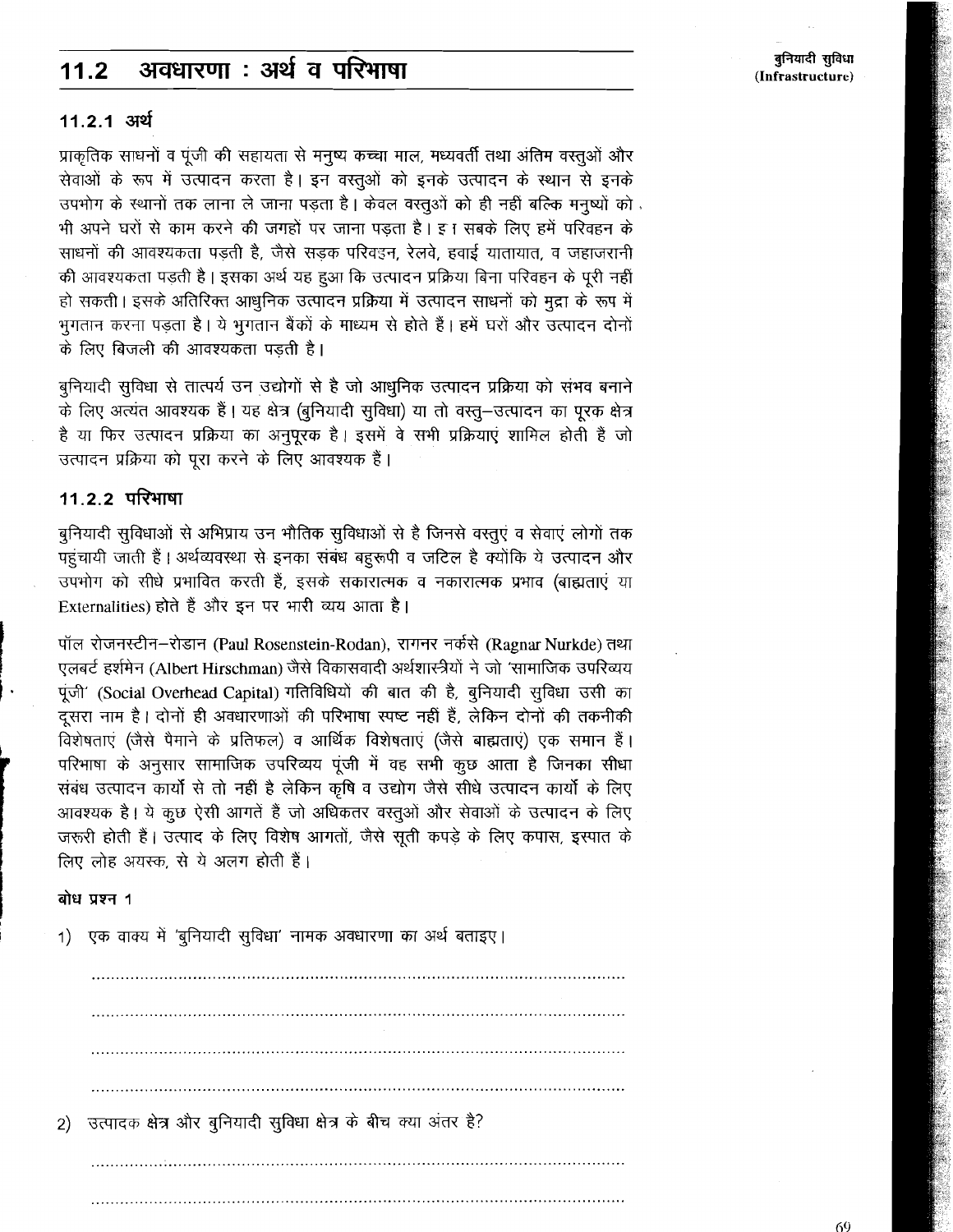3) किन अर्थशास्त्रियों ने बुनियादी सुविधा के स्थान पर 'सामाजिक उपरि पूंजीव्यय' की

अवधारणा प्रयोग की है? 

# भौतिक और सामाजिक बुनियादी सुविधाओं का विषय  $11.3$ क्षेत्र और इनके बीच अंतर

आर्थिक जगत में भौतिक और बुनियादी सुविधाओं के बीच अंतर किया जाता है। आइए, इस अंतर को समझें। सर्वप्रथम हम क्षेत्रों को चार प्रमुख वर्गो में वर्गीकृत (जैसा कि राष्ट्रीय लेखांकन में किया जाता है) करते हैं। ये है: (i) वस्तु उत्पादन क्षेत्र, (ii) भौतिक बुनियादी सुविधा क्षेत्र, (iii) सामाजिक बुनियादी सुविधा क्षेत्र तथा (iv) अन्य क्षेत्र। इनका विस्तृत वर्णन इस प्रकार है:

#### तालिका-1

#### आर्थिक क्षेत्रों का वर्गीकरण

#### क) वस्तु उत्पादन क्षेत्र

- 1) कृषि, वानिकी तथा मत्स्य
- खनन एवं उत्खनन (Mining and quarrying)  $2)$
- 3) विनिर्माण
- 4) निर्माण
- ख) भौतिक बुनियादी सुविधाएं
	- 5) बिजली
	- $6)$ परिवहन
	- संचार 7)
	- 8) व्यापार
	- बैंकिंग एवं बीमा 9) —
- सामाजिक बुनियादी सुविधाएं ग) ।
	- 10) स्वास्थ्य
	- 11) शिक्षा
	- 12) पेयजल आपूर्ति
	- 13) सफाई सेवाएं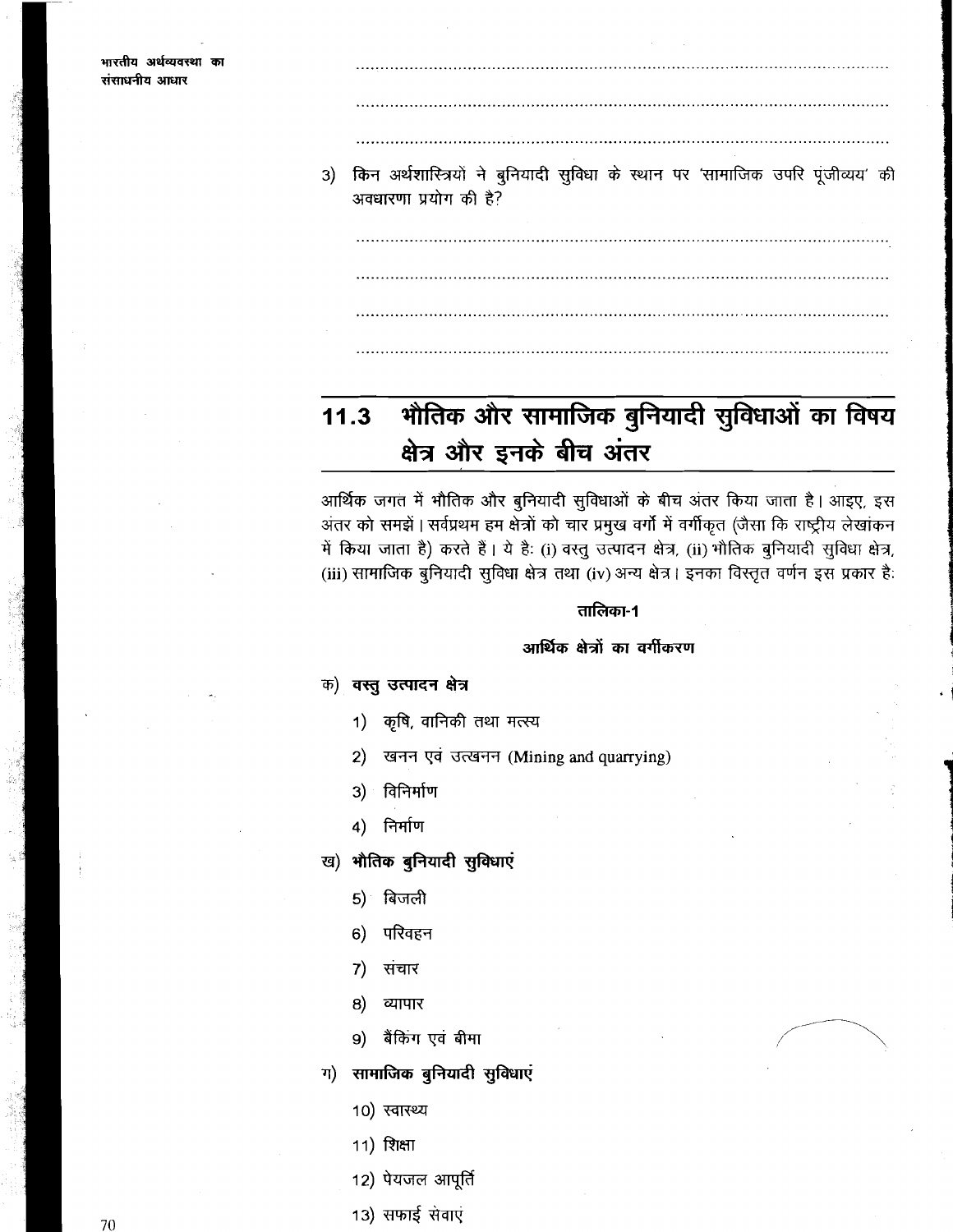अन्य क्षेत्र <u>घ)</u>

15) लोक प्रशासन एवं रक्षा

16) अन्य सभी कार्य

उपरोक्त (क) वर्ग के सभी क्षेत्र वस्तुओं का उत्पादन करते हैं। कृषि में गेहूं, चावल, कपास, जूट, आदि का उत्पादन होता है। निर्माण में मकानों व अन्य भवनों, पुलों आदि का निर्माण आता है। विनिर्माण क्षेत्र अन्य क्षेत्रों में उत्पादित वस्तुओं को नया रूप देता है। उदाहरणतः कारें, साइकिलें, फ्रिज, टी.वी. आदि सभी विनिर्मित वस्तुएं हैं।

वर्ग (ख) में भौतिक बुनियादी सुविधाएं हैं जैसे कि बिजली, परिवहन, संचार, व्यापार, आदि। ये उत्पादन प्रक्रिया में सहायता करती हैं। ये सुविधाएं लोगों के सीधे उपभोग में भी काम आती हैं। जैसे कि घरों में बिजली, घूमने के लिए परिवहन आदि। ये सभी क्षेत्र उत्पादन प्रक्रिया में सहायक होते हैं।

वर्ग (ग) में सामाजिक बुनियादी सुविधाएं हैं जो उत्पादन प्रक्रिया में अप्रत्यक्ष रूप से सहायता करती हैं। उदाहरणतः स्वास्थ्य सेवाएं लोगों को स्वस्थ रखती हैं, बीमारियों का इलाज करती हैं। इससे काम करने के स्थानों पर अनुपरिथति कम रहती है। इससे उत्पादन में वृद्धि होती है। इसी तरह शिक्षा लोगों को प्रशिक्षित करती है और उन्हें दक्ष बनाती है। कार्य क्षमता में वृद्धि होती है। इस तरह ये क्षेत्र उत्पादन प्रक्रिया में अप्रत्यक्ष रूप से सहायता करते हैं। इन सेवाओं का सीधा उपभोग भी होता है जैसे कि एक शिक्षित गृहणी। ऐसे बहुत से उदाहरण हैं। बहुत से लोग शिक्षा स्वयं के विकास के लिए प्राप्त करते हैं न कि काम में दक्षता प्राप्त करने के लिए।

वर्ग (घ) में लोक प्रशासन, रक्षा जैसे बाकी सभी क्षेत्र आते है।

आशा है कि अब आप इस स्थिति में होंगे कि विभिन्न बुनियादी सुविधा क्षेत्रों के बीच अंतर कर सकें। आइए, अब देखें कि एक अर्थव्यवस्था में बुनियादी सुविधाएं क्या भूमिका अदा करती हैं।

#### बोध प्रश्न 2

भौतिक बुनियादी सुविधाओं के क्षेत्र बताइए।  $\vert$ 1) सामाजिक भौतिक सुविधाओं में कौन–कौन से क्षेत्र आते हैं? 2)

#### अर्थव्यवस्था में बुनियादी सुविधाओं की भूमिका  $11.4$

परिवारों, उत्पादन इकाइयों व सरकारों को अपना काम काज चलाने के लिए बुनियादी सुविधाएं प्राप्त होना आवश्यक है। सामाजिक उपरिपूंजी का आर्थिक विकास और मानव कल्याण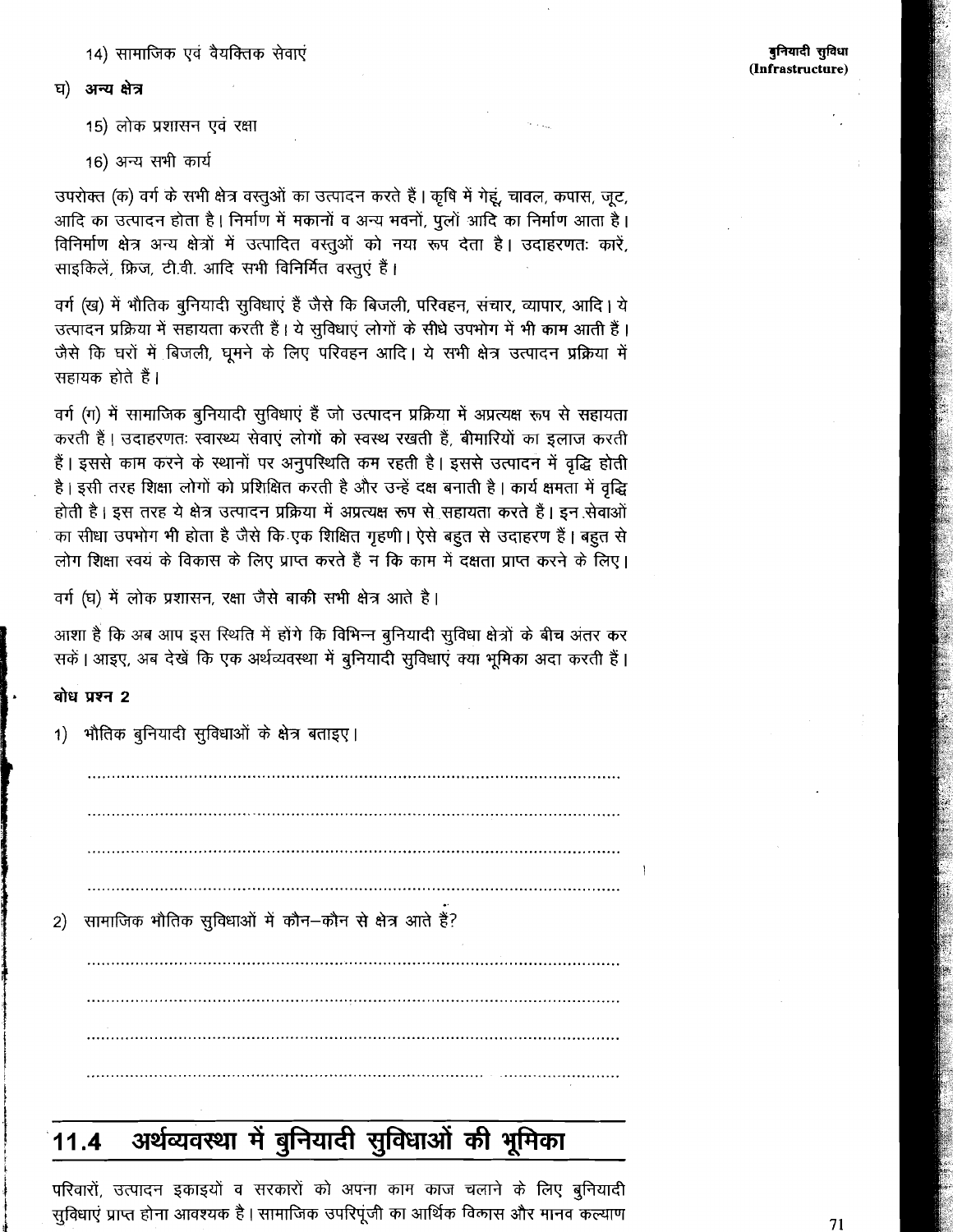पर व्यापक प्रभाव पड़ता है। बुनियादी सुविधाओं के मिलने न मिलने पर यह निर्भर करता है कि अर्थव्यवस्था बढ़ती जनसंख्या, उत्पादन में वृद्धि लाने, गरीबी कम करने, व्यापार बढ़ाने आदि की समस्याओं से कितनी सफलतापूर्वक या असफलतापूर्वक निपटती है। यदि बूनियादी सुविधाएं उपयुक्त हों, तो उत्पादकता बढ़ती है और लागत कम होती है। विकास के लिए आवश्यक है कि ये सुविधाएं तेजी से बढ़ें।

# 11.4.1 बुनियादी सुविधाएं व आर्थिक विकास

बुनियादी सुविधाओं और आर्थिक विकास के बीच स्पष्ट संबंध क्या है, इस बारे में बहस हो सकती है। लेकिन इतिहास गवाह है कि देश के उत्पादन स्तर व वृद्धि दर तथा बुनियादी सुविधाओं के स्तर और वृद्धि दर के बीच सकारात्मक संबंध पाया गया है। 1994 की विश्व बैंक विकास रिपोर्ट (World Bank Development Report) के अनुसार सकल घरेलू उत्पाद के स्तर और प्रति व्यक्ति बुनियादी सुविधाओं के स्टाक के स्तर में धनात्मक संबंध होता है।

विश्व बैंक के अध्ययन से पता चलता है कि सकल घरेलू उत्पाद में हुई 1 प्रतिशत वृद्धि बुनियादी सुविधाओं की मांग में 1 प्रतिशत वृद्धि करती है। बुनियादी सुविधायें उत्पादकता में वृद्धि तथा सुविधाओं में वृद्धि द्वारा आर्थिक विकास में योगदान देती हैं जिससे जीवन की गुणवत्ता में वृद्धि होती है। सेवाओं में हुई वृद्धि उत्पादन में कई प्रकार से वढ़ोत्तरी लाती है। बूनियादी सुविधाओं की पर्याप्तता उत्पादन में विविधता लाने, व्यापार में विस्तार, जनसंख्या में वृद्धि को कम करने, गरीबी कम करने तथा पर्यावरण में सूधार लाने में मदद करती है।

बुनियादी सुविधाओं से उत्पत्ति के अन्य साधनों, जिसमें श्रम एवं पूंजी शामिल हैं, की उत्पादकता में वृद्धि होती है। इस कारण बुनियादी साधनों को उत्पत्ति के अवैतनिक साधन भी कह देते हैं। क्योंकि उनकी उपलब्धता से पूंजी एवं श्रम का प्रतिफल (returns) अधिक होता है। बुनियादी सेवायें उत्पादन में मध्यवर्ती आदाओं का कार्य करती हैं और इस कारण इनकी लागत में कमी से उत्पादन में लाभ की मात्रा बढ़ जाती है और जिससे उत्पादन आय एवं रोजगार बढ़ता है। जैसे-जैसे आय बढ़ती जाती है, बुनियादी सुविधाओं का ढांचा (composition) पर्याप्त रूप से बदल जाता है। निम्न आय वाले देशों के लिए आधारभूत सुविधायें जैसे पानी, तिंचाई और परिवहन बहुत महत्वपूर्ण हैं। जैसे जैसे ये अर्थव्यवस्थायें परिपक्वता की ओर जाती हैं, जल की अधिकांश आधारभूत मांग पूरी कर ली जाती है, कृषि का अंशदान अर्थव्यवस्था में कम होता है तथा यातायात की मूल सुविधायें अधिक प्रदान की जाती हैं। उच्च आय वाले देशों में शक्ति तथा जनसंचार के साधनों का भाग अधिक होता है।

जैसे-जैसे एक अर्थव्यवस्था विकसित होती है, बुनियादी सुविधाओं में भी मांग के बदलते स्वरूप के साथ-साथ परिवर्तन आने चाहिए। विकास व दूरसंचार का योगदान बढ़ता जाता है।

बुनियादी सुविधाओं के प्रकार से ही यह पता चलता है कि आर्थिक संवृद्धि गरीबी हटा पाती है या नहीं। अधिकतर गरीब लोग गांव में रहते हैं और कृषि उत्पादिता व गैर-कृषि ग्रामीण रोजगार में वृद्धि सीधे ही बुनियादी सुविधाओं से जुड़ी है। चीन की सफलता के पीछे एक महत्वपूर्ण कारण था ग्रामीण स्तर पर परिवहन, दूरसंचार व बिजली का एक न्यूनतम कार्यक्रम। चीन में ग्रामीण उद्यमों में श्रम शक्ति का 18 प्रतिशत लगा है और चीन के सकल घरेलू उत्पाद का लगभग एक-तिहाई भाग इन उद्यमों से आता है।

# 11.4.2 सामाजिक आयाम

बुनियादी सुविधाओं और पर्यावरण के बीच संबंध जटिल है। इनका पर्यावरण (गरीबी की तरह) पर प्रभाव इसके जीवन की गुणवत्ता और आर्थिक उत्पादकता पर होने वाले प्रभावों से ही जाना जा सकता है। ये प्रभाव सकारात्मक और नकारात्मक दोनों प्रकार के हो सकते हैं जो बुनियादी सुविधाओं के स्वरूप पर निर्भर करता है।

पर्यावरण पर नकारात्मक प्रभाव इस कारण होते हैं क्योंकि बुनियादी सुविधा क्षेत्रों की परस्पर निर्भरता पर ध्यान नहीं रखा जाता। उदाहरण के <del>जिल</del> नकि ो तुलना में गंदे जल े नान बाल मिल कर दूषित हो की निकासी (seward the stational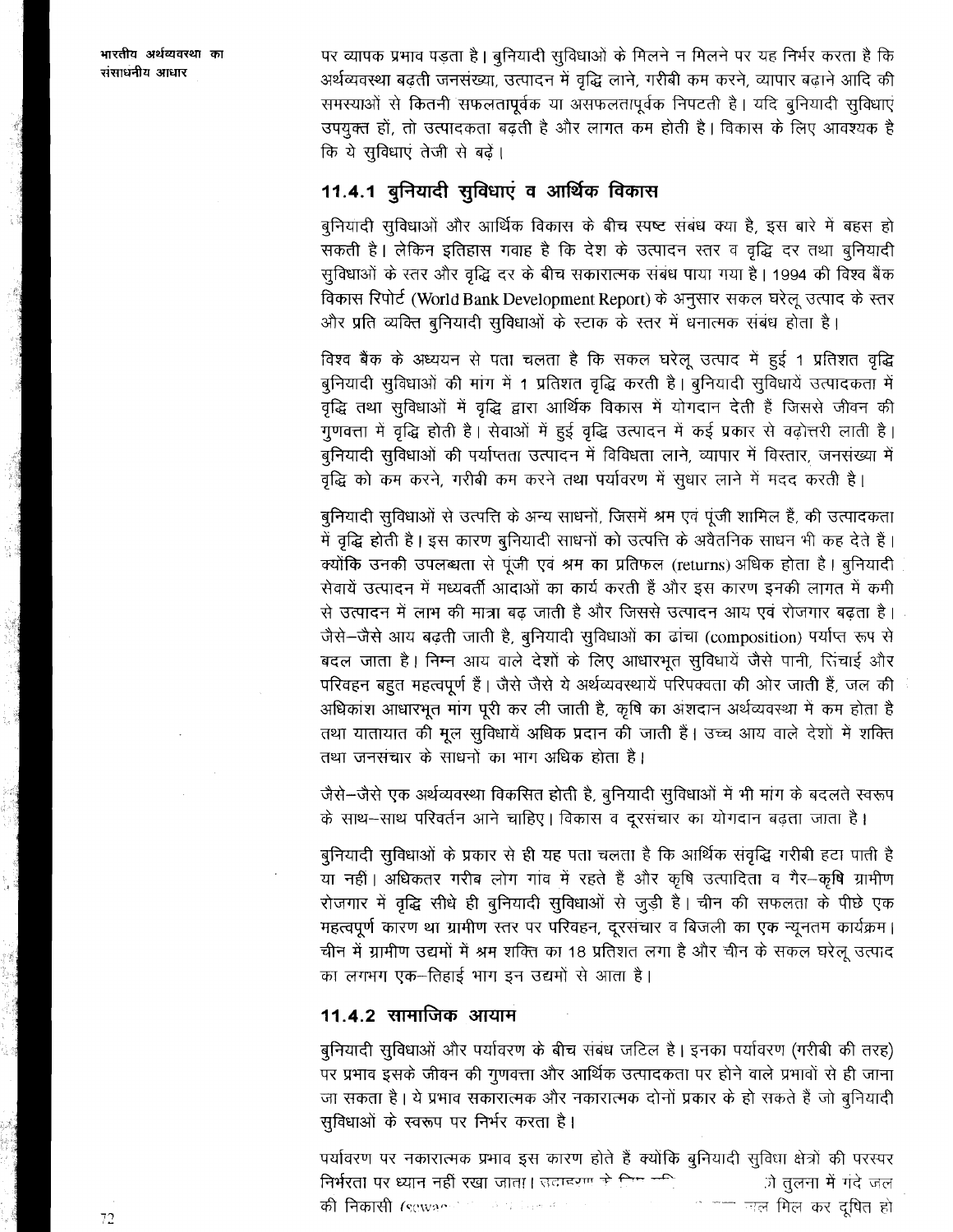जाता है, फालत जल बहने लगता है और जल-आपूर्ति पर किये गए निवेष से स्वास्थ्य पर होने वाले अच्छे परिणाम कम हो जाते हैं। कुड़ा करकट के ठीक ढंग से निपटारा न होने पर गंदे जल की निकासी की समस्या और बढ जाती है।

बनियादी सविधा व अन्य क्षेत्रों द्वारा एक साथ कार्य करने के काफी सकारात्मक पहलु भी हैं जो शहरी क्षेत्रों में पर्यावरण और अन्य आर्थिक लाभ लाते हैं। उदाहरण के लिए मल–निकास (sewage) के लिए उपयोग में लायी जा रही उद्धरित भूमि (Reclaimed land) व आद्र भूमि (wetlands) को मनोरंजन पार्को में बदला जा सकता है। जलावगाहन (duckweed) तालाब मल निर्यास अभिक्रिया हेतु व पशुओं के लिए ऊंची गुणबत्ता की प्रोटीन से युक्त चारा प्राप्त करने के लिए किया जा सकता है। मल-निर्यास अभिक्रिया सयंत्रों तथा भूभराव (landfills) में जैव पदार्थो (Organic matter) के वियोजन (decomposition) पर सड़ी हुई वनस्पति से उत्पन्न गैस (Methane) प्राप्त की जा सकती है और उसे ई़धन के तौर पर प्रयोग में लाया जा सकता है। जैव ठोस मल से कूड़ा-न्खाद (compost)भूमि के उपजाऊपन को वापस ला सकती है। मल निर्यास अभिक्रिया से प्राप्त जल सिंचाई के लिए काम आ सकता है। ठोस मल पदार्थों को पून: प्रयोग योग्य बनाकर कच्चे माल की मांग कम की जा सकती है, जैसेः लुगदा (Pulp) हेतु पेड़ों की मांग। हो सकता है कि तकनीकी और आर्थिक कारणों से हमेशा ऐसा संभव न हो सके, लेकिन सबसे कम विकसित देशों में भी ऐसे उदाहरण पाये जाते है।

#### स्वास्थ्य पर प्रभाव

बुनियादी सुविधाओं की कमी कई प्रकार से स्वास्थ्य पर प्रभाव डाल सकती है जिससे श्रम उत्पादिता भी प्रभावित होती है। जल आपूर्ति और सफाई में सुधार से जल से उत्पन्न बीमारियों से बचाव होता है और मृत्यू दर गिर जाती है। स्वास्थ्य के लिए केवल जल-आपूर्ति के रूप में भौतिक बुनियादी सुविधा ही काफी नहीं है, सफाई भी अत्यंत आवश्यक है। इस प्रकार जल-आपर्ति और सफाई में समन्वयन अत्यंत आवश्यक है।

परिवहन और संचार के रूप में बुनियादी सुविधाओं का भी स्वास्थ्य पर प्रभाव पड़ता है। वायू प्रदुषण व सुरक्षा जोखिम यानि सड़क दुर्घटनाएं परिवहन से जुड़ी हैं और मृत्यु दर पर प्रभाव डालते है। यह रिथति प्रायः घनी आबादी वाली जगहों में पायी जाती हैं जहां कि गरीब लोग ज्यादा रहते है।

#### मनुष्य की कार्यदक्षता पर प्रभाव

बुनियादी सुविधाएं, जैसे कि अच्छी परिवहन व्यवस्था, श्रमिकों द्वारा अनुत्पादक कार्यो पर लगे समय को कम करती है। कुछ बुनियादी सुविधायें जैसे कि पेय जल व सफाई, स्वास्थ्य को अच्छा करती हैं। इससे श्रमिकों की आमदनी बढ़ जाती है। बुनियादी सुविधाओं में कमी गरीबी के पीछे एक बहुत बड़ा कारण है। इन सुविधाओं के न होने से लोगों के पास आय कमाने वाले कार्यों के लिए कम समय बचता है जिससे परिवारों के कल्याण में कमी आती है।

### गरीबी से संबंध

बुनियादी सुविधाओं और इनके उत्पादिता व स्वास्थ्य से संबंध के बारे में उपरोक्त चर्चा का अर्थ यह नहीं है कि इन सुविधाओं का वितरण असमान है। यह असमानता तो सभी साधनों के वितरण में पायी जाती है। बल्कि अर्थ इस बात से है कि ये सुविधाएं किस प्रकार दी जाती हैं और किस प्रकार इनके लिए पैसा जुटाया जाता है। इसी से गरीबी कम करने और दीर्घकाल में असमानताएं घटाने में कुछ सहायता मिल सकती है।

कम आय वर्ग के लोगों तक बुनियादी सुविधाओं की पहुंच का प्रभाव इस बात पर निर्भर करता है कि उनके पास और क्या विकल्प हैं? अमीरों की अपेक्षा गरीबों के पास ये विकल्प बहुत कम होते हैं।

बुनियादी सुविधा (Infrastructure)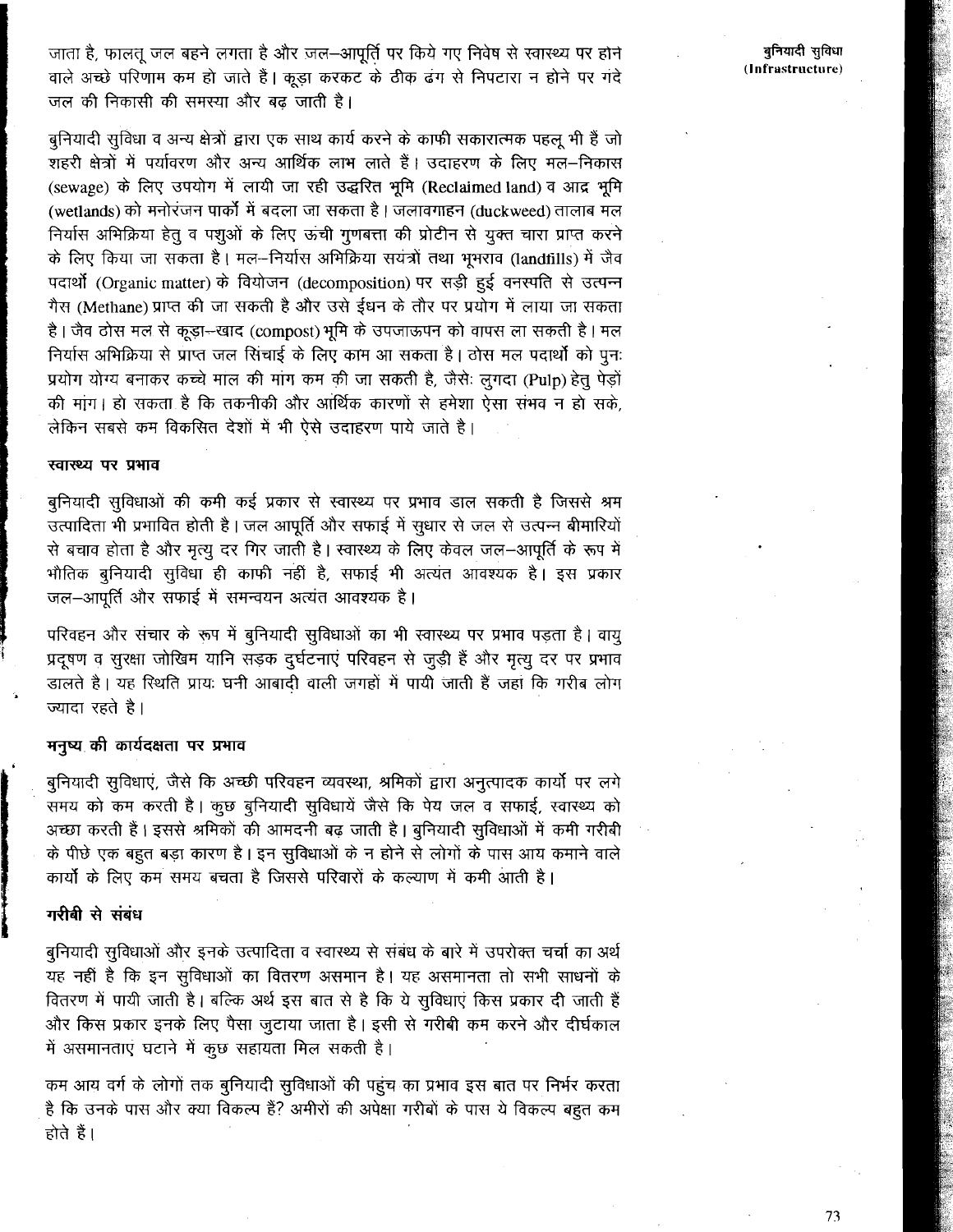| भारतीय अर्थव्यवस्था का<br>संसाधनीय आधार | बोध प्रश्न 3                                                                         |
|-----------------------------------------|--------------------------------------------------------------------------------------|
|                                         | 1) बुनियादी सुविधाओं और आर्थिक विकास के बीच संक्षेप में संबंध बताइए।                 |
|                                         |                                                                                      |
|                                         |                                                                                      |
|                                         |                                                                                      |
|                                         |                                                                                      |
|                                         |                                                                                      |
|                                         | 2) जैसे जैसे आय बढ़ती है बुनियादी सुविधाओं के स्वरूप में परिवर्तन आते हैं - समझाइए।  |
|                                         |                                                                                      |
|                                         |                                                                                      |
|                                         |                                                                                      |
|                                         | 3) बुनियादी सुविधाओं के विकास का देश के वातावरण पर प्रभाव समझाइए।                    |
|                                         |                                                                                      |
|                                         |                                                                                      |
|                                         |                                                                                      |
|                                         |                                                                                      |
|                                         |                                                                                      |
|                                         | 4) स्वास्थ्य सुविधाओं की कमी श्रम उत्पादिता और परिणामस्वरूप अर्थव्यवस्था के विकास पर |
|                                         | किस प्रकार प्रभाव डालती हैं?                                                         |
|                                         |                                                                                      |
|                                         |                                                                                      |
|                                         |                                                                                      |
|                                         |                                                                                      |
|                                         |                                                                                      |

#### समूह स्तर पर बुनियादी सुविधा क्षेत्र का विकास  $11.5$

समूह से यहां अभिप्राय सभी बुनियादी सुविधाओं, यानि सभी घटकों जैसे परिवहन, बैंकिंग, संचार, आदि को एक साथ लेने से है। यह विश्लेषण इस क्षेत्र की सकल मूल्य वृद्धि (Gross Value added), यानि इसके द्वारा उत्पादित आय, वार्षिक वृद्धि दरें और इसका भारत के सकल घरेलू उत्पाद में योगदान की सहायता से किया गया है। इनसे संबंधित 1950-51 से लेकर 1994-95 तक की अवधि के आंकड़े तालिका 2 व 3 में दिये गए हैं।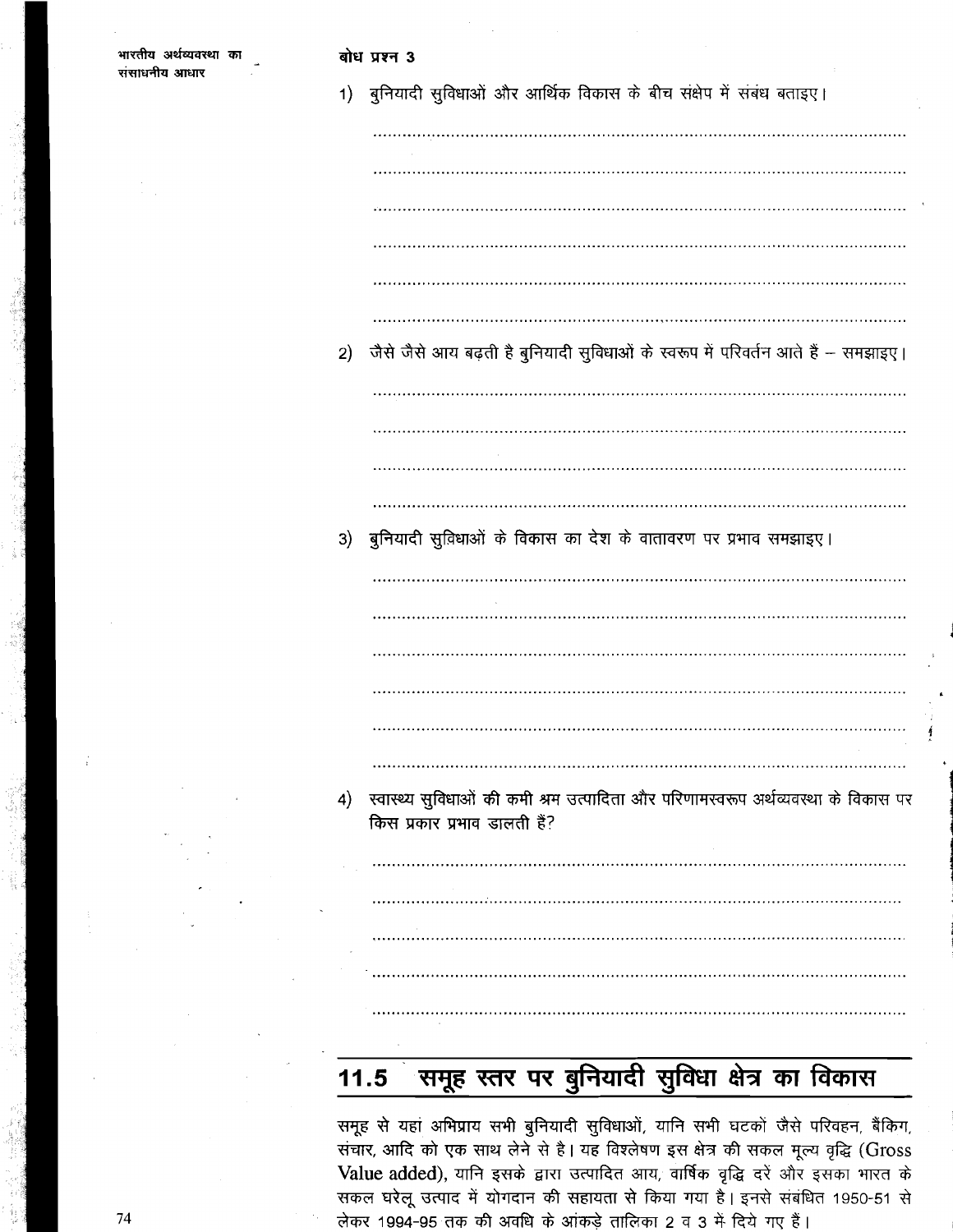बुनियादी सुविधा (Infrastructure)

तालिका-2: भारत में बुनियादी सुविधाओं का विकास (1980-81 की कीमतों पर)

भौतिक बुनियादी सुविधाएं वर्ष सामाजिक बुनियादी सुविधाएं योग  $8,728$  (-)  $2,561$  (-)  $11,379$  (-) 1950-51  $13,503(4.46)$  $3,581$   $(3.05)$ 17,084 (4.15) 1960-61  $5,261$   $(3.92)$ 26,474 (4.48) 1970-71 21,213 (4.62)  $7,041(2.96)$ 1980-81 33,298 (4.61) 40,339 (4.30) 1990-91 64,241 (6.79) 12,128 (5.59) 76,369 (6.59) 1994-95 82,248 (6.37) 14,896 (5.27)  $97,144(6.20)$ 

(करोड रु.)

आंकड़ों का स्रोत : विभिन्न वर्षों की 'राष्ट्रीय लेखा सांख्यिकी' पर आधारित

नोट: कोष्ठक में दिये गये वार्षिक वृद्धि दर हैं (जैसे कि 1960-61 वर्ष के आगे दी गयी दर वर्ष 1950-51 से 1960-61 तक की अवधि की है)।

# वृद्धि दरें

पिछले 44 वर्षों में बूनियादी सुविधा क्षेत्र द्वारा 1980-81 की कीमतों पर पैदा की गयी आय 8-9 गुना बढ़ी है जबकि चालू कीमतों पर यह 252 गुना बढ़ी है। पहले तीन दशकों यानि 1950 के, 1960 के व 1970 में स्थिर कीमतों पर यह वृद्धि 4.15, 4.48 व 4.30 प्रतिशत प्रतिवर्ष रही। 80 के दशक में यह वृद्धि तेज हुई यानि 6.59 प्रतिशत प्रतिवर्ष। 1990 के दशक के प्रथम चार वर्षों में यह वृद्धि 6.20 प्रतिशत रही।

#### सकल घरेलू उत्पाद में योगदान

बुनियादी सुविधा क्षेत्र का सकल घरेलू उत्पाद में प्रतिशत योगदान तालिका 3 में दिया गया है। भारत के आयोजन के प्रारंभ में यह योगदान 26-27 प्रतिशत था। 1994-95 तक यह बढ़ कर 39 प्रतिशत हो गया। चालू कीमतों के आधार पर यह योगदान 26 प्रतिशत से बढकर 38 प्रतिशत हो गया।

#### तालिका-3

|       |         |       | चालू कीमतों पर       |         |       |  |
|-------|---------|-------|----------------------|---------|-------|--|
| भौतिक | सामाजिक | कुल   | भौतिक                | सामाजिक | कुल   |  |
| 20.36 | 6.18    | 26.54 | 20.26                | 6.03    | 26.29 |  |
| 21.47 | 5.59    | 27.16 | 24.61                | 5.74    | 30,35 |  |
| 23.46 | 5.82    | 29.28 | 24.30                | 5.32    | 29.62 |  |
| 27.20 | 5.75    | 32.95 | 27.20                | 5,75    | 32.95 |  |
| 30.26 | 5.71    | 35.97 | 30.38                | 5.85    | 36.24 |  |
| 32.77 | 5.93    | 38.70 | 32.27                | 5.97    | 38.24 |  |
|       |         |       | 1980-81 की कीमतों पर |         |       |  |

सकल घरेलू उत्पाद में बुनियादी सुविधाओं का योगदान

आंकड़ों का स्रोत : विभिन्न वर्षों की 'राष्ट्रीय लेखा सांख्यिकी' में दिये गए आंकड़ों पर आधारित।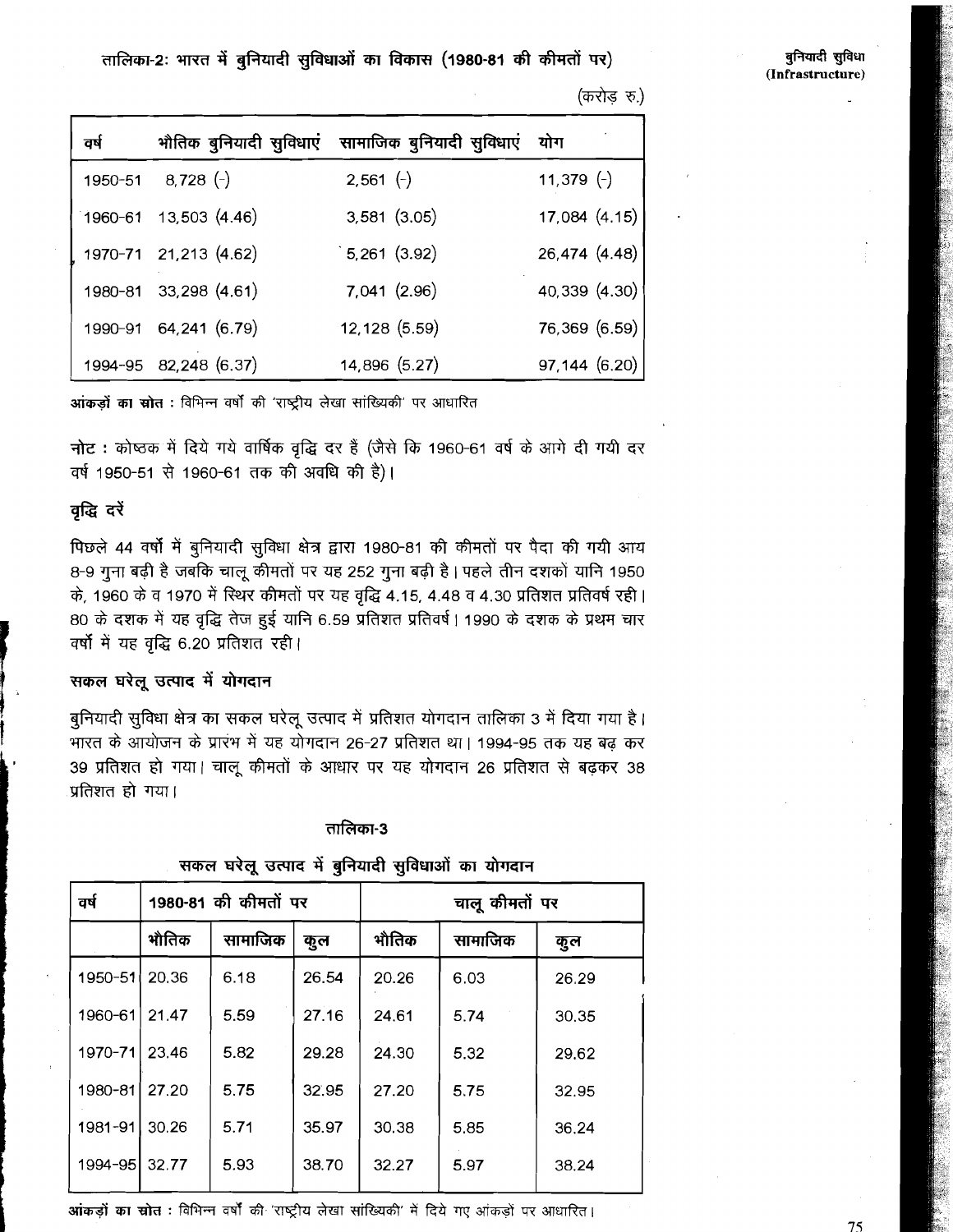भारतीय अर्थव्यवस्था का संसाधनीय आधार

 $\mathcal{L}$ 

तालिका-3 से स्पष्ट है कि भौतिक बुनियादी सुविधाओं का योगदान बढ़ा है। 1950-51 में 20 प्रतिशत से यह बढ़कर 1994-95 में 33 प्रतिशत हो गया है, जबकि सामाजिक बुनियादी सेवाओं का योगदान 6 प्रतिशत के आसपास ही है।

#### भारत में भौतिक बुनियादी सुविधाओं का विकास 11.6

आइए, अब हम भारत में विभिन्न प्रकार की भौतिक सुविधाओं के विकास के बारे में बात करें। इस पाठ में सभी सुविधाओं का एक साथ वर्णन करना संभव नहीं है। अतः हम कुछ महत्वपूर्ण घटकों जैसे बिजली, दरसंचार, सड़क, रेल व जहाजरानी के बारे में ही बात करेंगे।

# बिजली (Power)

भारत में 1947 में केवल 41 करोड़ यूनिट (Kwh) का उत्पादन होता था जो कि मार्च 2000 में बढ़कर 480 करोड़ युनिट हो गया। यह वृद्धि चक्रवृद्धि वार्षिक दर से 7.5 प्रतिशत है। फिर भी बिजली की आपूर्ति मांग में वृद्धि से कम रही है। आठवीं पंचवर्षीय योजना में भारत में व्यस्ततम घंटों (Peak hours) में बिजली में 21 प्रतिशत की कमी थी और औसतन 9 प्रतिशत की कमी थी। मार्च 2000 के अंत में ये आंकड़े क्रमशः 20 प्रतिशत और 8.5 प्रतिशत थे।

आपूर्ति में कमी के पीछे प्रमुख कारण ये थे : परियोजना प्रबंध में कमियां, विदेशी सहायता से चलने वाली परियोजनाओं की समस्याएं, कानून और व्यवस्था की समस्याएं तथा साधनों की कमी ।

भारत में बिजली उत्पादन के परम्परागत स्रोत कोयला, तेल, गैस व जल रहे हैं। लेकिन इसमें से प्रमुख कोयला व जल रहे हैं। ऐसा अनुमान है कि अब तक लगभग जल से संभावित बिजली उत्पादन क्षमता का 78% प्रयोग में नहीं लाया गया है। इसमें कोई शक नहीं कि कोयले से बिजली उत्पादन भविष्य में बिजली क्षेत्र का प्रमुख स्रोत रहेगा। लेकिन संभार-तंत्र (logistic) व पर्यावरण संबंधी प्रश्नों के रहते बिजली आवश्यकताओं के लिए एक समन्वित मध्यम व दीर्घकालीन ईंधन नीति बनाना अत्यंत आवश्यक है।

पिछले तीन दशकों में परिवार व कृषि क्षेत्रों में बिजली के उपभोग में अधिकतम वृद्धि हुई है। परिवार उपभोग तो निरंतर बढ़ता रहेगा जबकि कृषि उपभोग के स्थिर होने की आशा है। दीर्घकालीन अनुमानों से संकेत मिलता है कि कूल मांग का 47% घरेलू और कृषि क्षेत्रों में व बाकी 53% व्यावसायिक, औद्योगिक व अन्य क्षेत्रों में रहेगा।

#### दूरसंचार

दूरसंचार अब आधुनिक अर्थव्यवस्था का एक प्रमुख आधार है। अतः भारत जैसे विकासशील देश के लिए यह बहुत महत्व का है। भारत में दूरसंचार की बहुत बड़ी मांग पूरी नहीं हो सकी है। इसको जल्द से जल्द पूरा करना अत्यंत आवश्यक है।

भारत में दूरसंचार नैटवर्क कोई छोटा नहीं है। 350 लाख लाइनों के साथ यह विश्व का चौदहवां सबसे बड़ा नैटवर्क है। फिर भी भारत में प्रति 100 व्यक्तियों के पीछे 1.3 टेलीफोन हैं जबकि विश्व का औसत 10 से ऊपर है। भारत में इस समय 21 लाख से भी अधिक उप़भोक्ता टेलीफोन लाइन की प्रतीक्षा कर रहे है।

भारत में सन 2001 तक 310 लाख व 2006 तक 640 लाख टेलीफोन लाइनों की मांग की संभावना हैं। इस समय भारत संचार निगम लिमिटेड तथा महानगर टेलीफोन लि. के 122 लाख ग्राहक हैं और 21 लाख प्रतीक्षा सूची में है। अतः अगले पांच वर्षों में 190 लाख लाइनों की और उसके बाद के वर्षों में 330 लाख लाइनों की आवश्यकता होगी। इसमें से दूरसंचार निदेशालय व महानगर टेलीफोन निगम द्वारा 2001 तक 103 लाख लाइनें व 2006 तक और 190 लाख लाइनें डालने का लक्ष्य रखते हैं। बाकी मांग की जाने वाली 90 लाख लाइनें 2001 तक व 140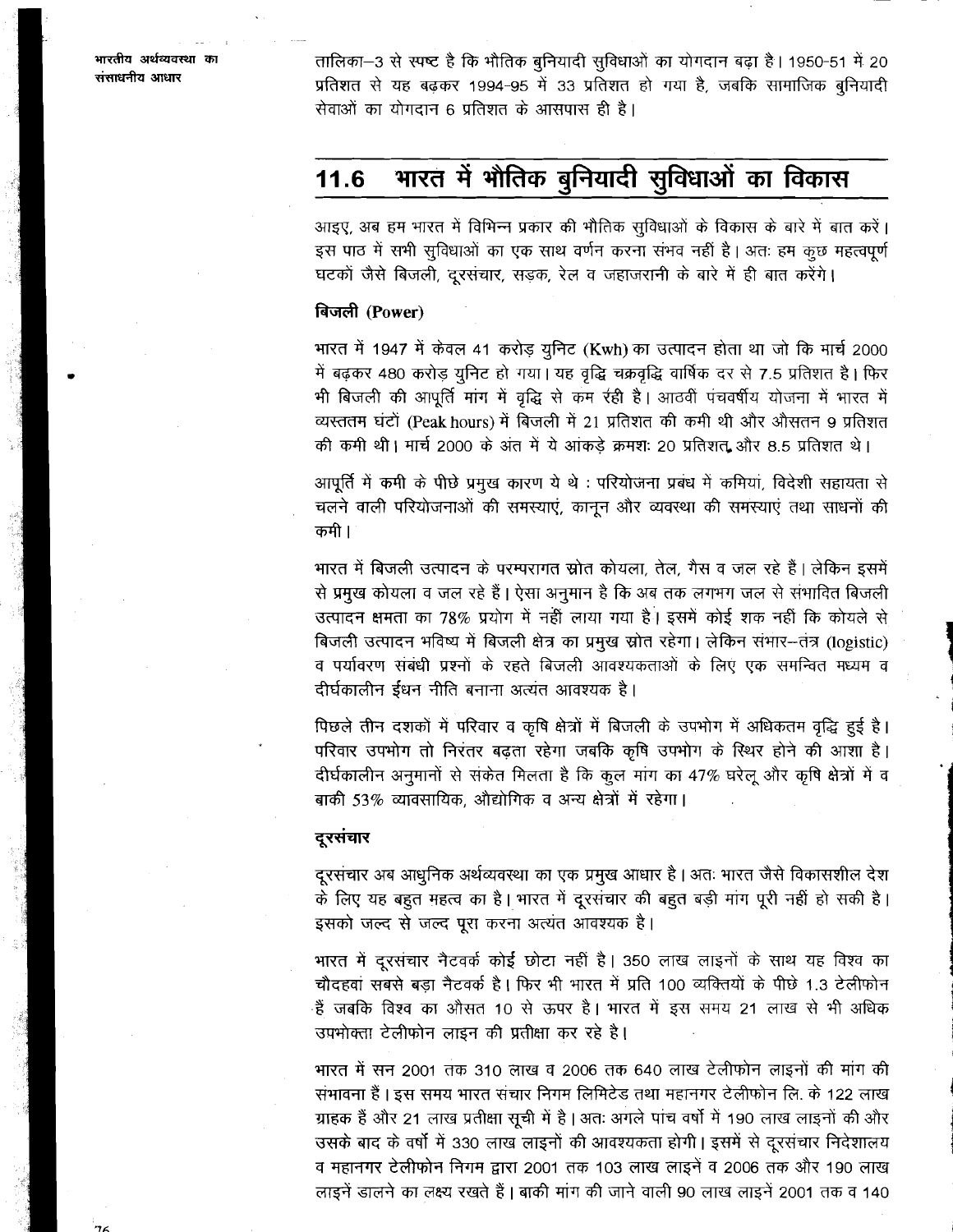लाख लाइनें 2006 तक निजी क्षेत्र द्वारा प्राप्त कराने की आशा है। इसके साथ साथ भारत में सैल्यूलर मोबाइल (Cellular mobile) सेवाओं की भी मांग है। सन 2001 तक इसके 20 लाख तथा 2006 तक 50 लाख होने की आशा है।

#### परिवहन

प्रबंध और प्रशासन की दृष्टि से सड़कों को भारत में राष्ट्रीय राजमार्ग, राज्य राजमार्ग, जिला सड़कें व ग्रामीण सड़कों में वृगीकृत किया जाता है। संविधान में राष्ट्रीय राजमार्ग के विकास और रखरखाव की जिम्मेदारी केन्द्रीय सरकार की है जबकि अन्य सभी सड़कों की जिम्मेदारी राज्य सरकारों की है।  $\cdot$ 

राष्ट्रीय राजमार्ग देश के एक शहर से दूसरे शहर तक यात्रिओं और माल की मध्यम और लंबी दरी की ढ़लाई करते हैं। राज्य राजमार्ग एक राज्य के अंदर ढ़ूलाई करते है। परिवहन प्रणाली प्रमुख तौर पर ये दोनों मिलकर चलाते हैं। जिला और ग्रामीण सड़कें मुख्यतः गांवों को जोड़ती हैं। जिला सड़कें प्रमुख सड़कों को गांव की सड़कों से जोड़ती हैं।

इस समय राष्ट्रीय राजमार्ग का विकास, रख–रखाव और प्रबंध एजेन्सी प्रणाली के अधीन होता है। योजना बनाने, बजट बनाने और मानकीकरण की जिम्मेदारी भूतल परिवहन मंत्रालय की है। भारत सरकार ने 1988 में पारित एक कानून के अधीन **भारतीय राष्ट्रीय राजमार्ग प्राधिकरण** (National Highway Authority of India) की स्थापना की। राष्ट्रीय राजमार्गों को विकसित करने, रख-रखाव की व प्रबंध करने की यह एकमात्र एजेंसी है। इस समय विदेशी सहायता से संबंधित परियोजनाएं. निजी क्षेत्र की भागीदारी की नीति व सड़कों के दोनों ओर सविधाएं प्रदान करने की जिम्मेदारी इसी की है।

1951 से 2000 के बीच सड़क यातायात में औसतन 8 से 10 प्रतिशत की वार्षिक वृद्धि हुई है। माल परिवहन 1951 में 60 करोड़ टन किलोमीटर से बढ़ कर 2000 में 8500 करोड़ हो गया है। यात्री परिवहन 230 करोड़ यात्री किलोमीटर से बढ़कर 15000 करोड़ हो गया है। इसके पीछे कारण है लोचशीलता, दरवाजे से दरवाजे तक सेवा, विश्वसनीयता, व गति हैं। गाडियों की संख्या भी बढ़ी है। 1951 में यह संख्या 3 लाख थी जो 2000 में 372 लाख हो गयी। सन 2000 तक इनके 600 लाख तक पहुंचने की आशा है।

लेकिन जिस दर से यातायात बढ़ा है उससे राष्ट्रीय और राज्य राजमार्ग नहीं बढ़े हैं। ज्यादातर विस्तार गांव की सड़कों में हुआ है। हांलाकि अब भी 50 प्रतिशत गांव सड़कों से नहीं जुड़े हैं। राष्ट्रीय राजमार्ग 1951 में 20 हजार किलोमीटर से 2000 में 34 हजार किलोमीटर यानि 55 प्रतिशत बढ़े हैं। राज्य राजमार्ग 1951 में 60 हजार किलोमीटर थानि 55 प्रतिशत बढ़े हैं। राज्य राजमार्ग 1951 में 60 हजार कि. से 2000 में 137,100 हजार कि यानि 118 प्रतिशत बढ़े हैं।

यातायात की मांग बढ़ने के साथ साथ सड़कों की गुणवत्ता में समान वृद्धि नहीं हुई है। 165 हजार कि. के राष्ट्रीय व राज्य राजमार्गो में से केवल 2% लंबाई 4 लेन (lane) वाली, 39 प्रतिशत 2 लेन वाली व बाकी 64% एक लेन वाली है।

सड़क नैटवर्क उपयुक्त न होने के कारण परिवहन लागत बढ़ी है जिससे भारतीय अर्थव्यवस्था अंतर्राष्ट्रीय प्रतियोगिता में पीछे रही है।

#### बंदरगाह (Ports)

भारत में 12 प्रमुख बंदरगाह हैं जिनके विकास और प्रबंध की जिम्मेदारी केन्द्रीय सरकार की है। ये प्रमुख बंदरगाह ट्रस्ट एक्ट (Major Port Trust Act), 1963 के अधीन स्थापित किए गए हैं। राज्य सरकारें मध्यम और छोटे बंदरगाहों की देखभाल करती हैं। राज्य सरकारें 139 मझले तथा छोटे बन्दरगाहों का कार्य चलाती हैं। हर प्रमुख बंदरगाह का न्यासी मंडल (Board of Trustees) होता है जिसमें विभिन्न हितों के सदस्य होते हैं।

31 मार्च 2000 को सभी प्रमुख बंदरगाहों की क्षमता 2580 लाख टन थी। अधिकतर भारतीय बंदरगाह अपनी क्षमता के 100 प्रतिशत से अधिक पर कार्य कर रहे हैं फिर भी अन्य क्षेत्रों की  $\mathcal{F}$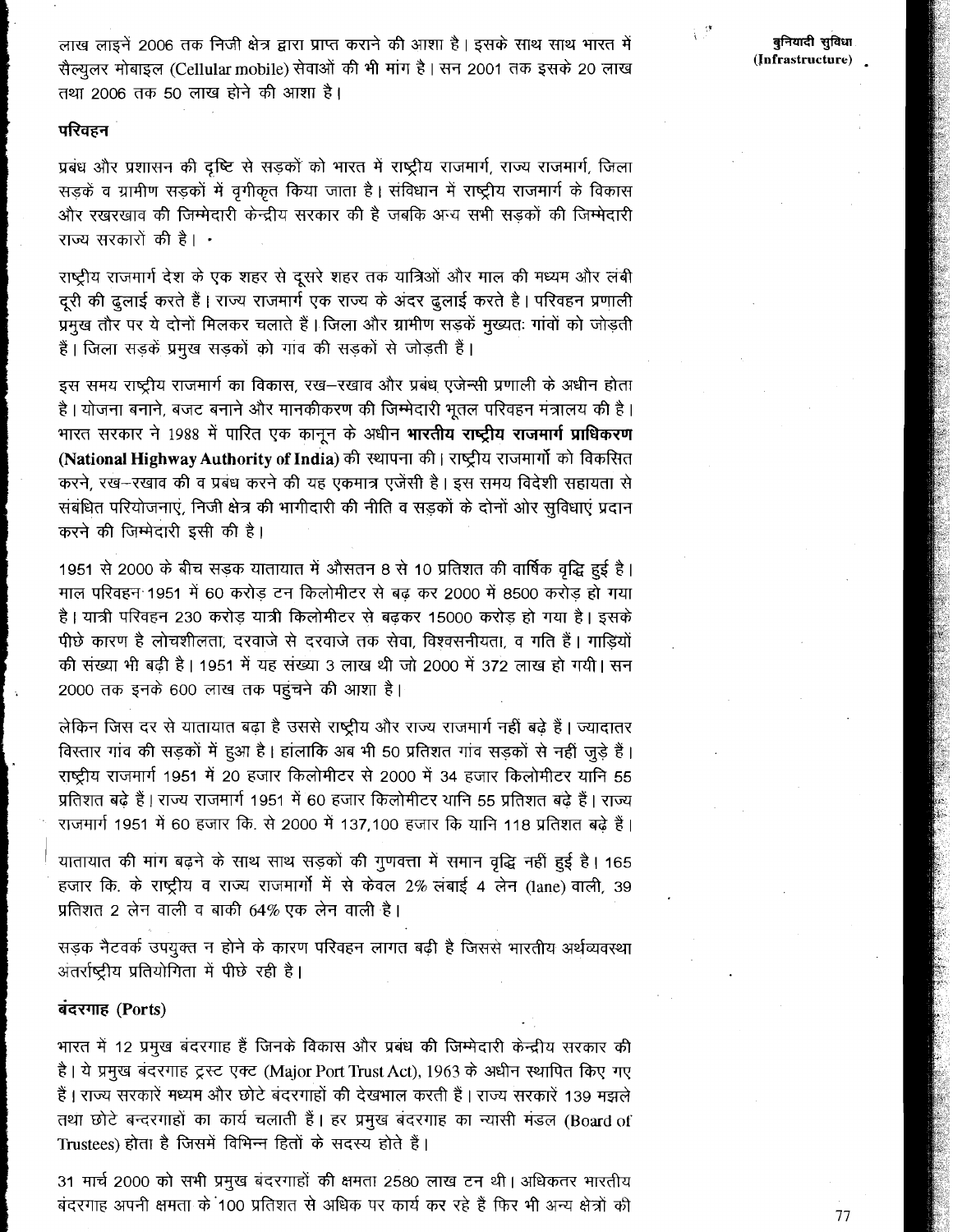तुलना में कम कार्यकुशल हैं। इसके पीछे कुछ आर्थिक मजबूरियां हैं। अधिकतर सामान्य माल गोदियां भारी मात्रा में माल जैसे कोयला को उतारने और चढाने के काम में ली जाती हैं। इससे बंदरगाहों का क्षमता उपयोग अस्थायी तौर पर बढ़ जाता है।

95 प्रतिशत यातायात प्रमुख बंदरगाहों से होता है। 1951-61 में यातायात वृद्धि दर केवल 5.2% प्रतिवर्ष थी। 1961-71 के बीच यह बढ़कर 6.8%, व 1971-81 के बीच गिर कर 4.4% हो गयी। लेकिन 1981 व 1991 के बीच यह बढ़कर 8-9% हो गयी। यह पुनः बढ़कर 1992-93 से 1999-2000 के दौरान 7.1 प्रतिशत हो गयी।

प्रमुख बंदरगाहों के वस्तु स्वरूप में भी परिवर्तन आया है। 1950-51 में पैट्रोल व पेट्रोल पदार्थ केवल 8% थे जो कि आज 41% से भी ऊपर है।

#### रेलवे

1994 तक रेलवे एवं संबंधित सेवाएं पूरी तरह सार्वजनिक क्षेत्र में थी। लेकिन 1993-94 से गाड़ियों में भोजन की व्यवस्था का निजीकरण किया गया। अभी भी रेलवे लगभग पूरी तरह सरकार के नियंत्रण में हैं। रेल मंत्रालय का वार्षिक बजट लोकसभा के सामने रखा जाता है।

प्रशासन के उद्देश्य से भारत में रेलवे को 6 मंडलो (zones) में बांटा गया है। ये है – मध्य, उत्तर-पूर्व, उतर-पूर्व फ्रंटीयर, दक्षिण, दक्षिण-मध्य तथा पश्चिम।

1950-51 से 2000-2001 तक रेलवे ने काफी उन्नति की है। 50 वर्षों में रेलवे का माल यातायात 8 गुना व यात्री यातायात 6 गुना बढ़ा है।

जहां तक गाड़ियों (Rolling stock) का संबंध है, इंजिनों (locomotives) की संख्या 1950-51 में 8209 से घर कर 31 मार्च 2000 में 6400 हो गयी है। इसका मुख्य कारण भाप इंजिन की संख्या का कम होना है जोकि 1950-51 में 8120 से घटकर 1999-2000 में केवल 160 रह गयी। अब इनका स्थान डीजल और बिजली के इंजिनों ने ले लिया है। 1950-51 व 1999-2000 के बीच डीजल इंजिनों की संख्या 17 से बढ़कर 4500 और बिजली इंजिनों की संख्या 72 से बढ़कर 2500 हो गयी है।

उपरोक्त के साथ साथ बिजली डिब्बों (coaches) की संख्या 50 वर्ष की अवधि में 460 से बढ़कर 3692 हो गयी है। पारम्परिक डिब्बों की संख्या 8 गुना बढ़ी है। 1950-51 में इनक़ी (पारंपरिक डिब्बों) संख्या 88 हजार थी जो कि 1999-2000 में 725 हजार हो गयी। इसकी तुलना में मालगाड़ी के डिब्बों में केवल 36 प्रतिशत की वृद्धि हुई। यह संख्या 1950-51 में 206 हजार से बढकर 1999-2000 में 298 हजार हो गयी।

इस तरह मालगाड़ी के डिब्बों में बहुत कम वृद्धि हुई है। यही कारण है कि माल यातायात रेलवे से हटकर सड़क परिवहन को जा रहा है। 1950-51 में रेलवे और सड़क परिवहन के बीच 75:25 का अनुपात था। 1999-2000 में यह घटकर 25:75 का हो गया। इसका अर्थ है कि रेलवे जोकि 1950-51 में 75 प्रतिशत माल ढोती थी. 1999-2000 में यह प्रतिशत घटकर केवल 25 रह गया।

प्रथम योजना से लेकर अब तक रेलवे को दी गयी योजना राशि तालिका 4 में दी गयी है :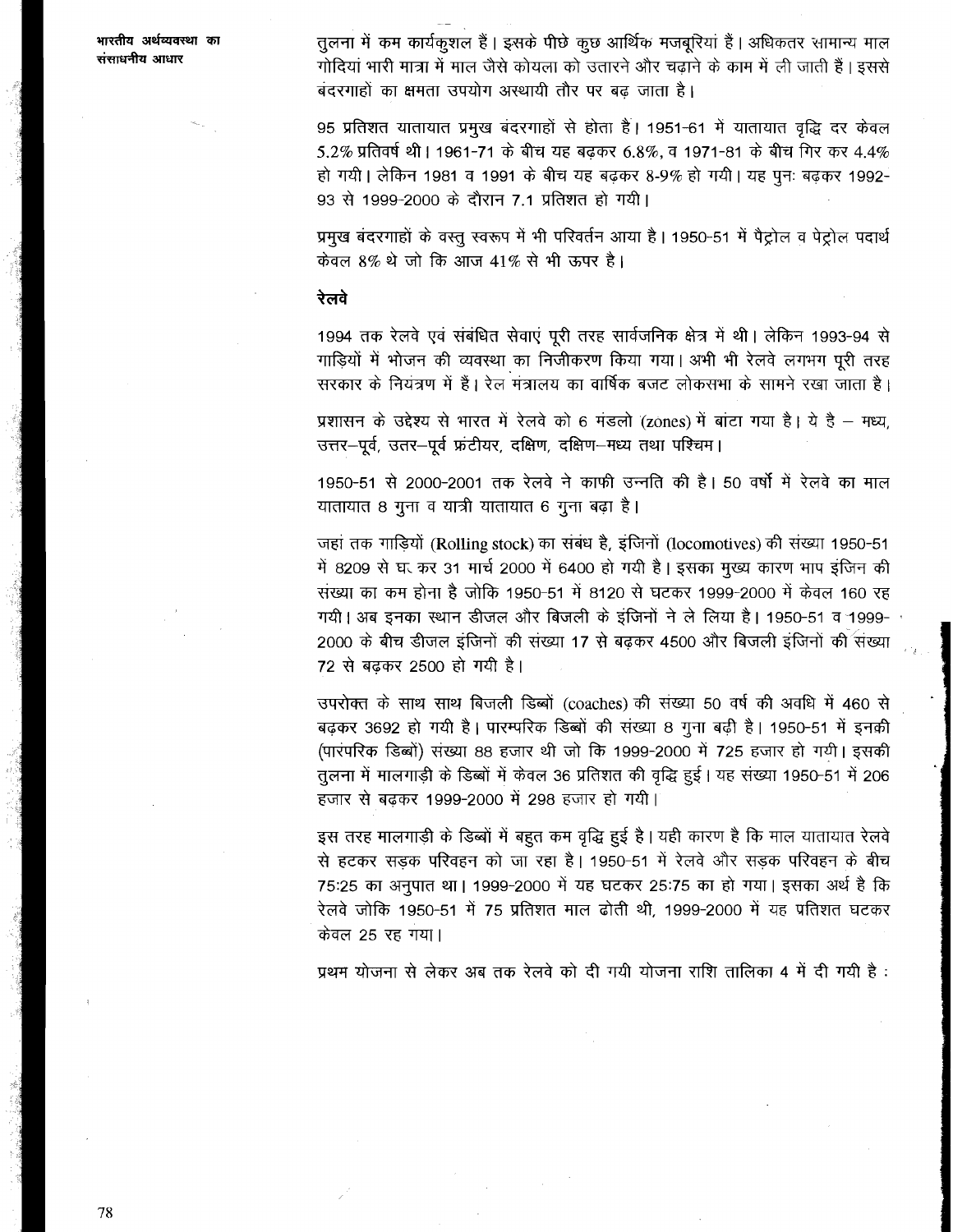योजना व्यय

बुनियादी सुविधा (Infrastructure)

|                         |        |             |           |                                      | (करोड़ रु.)                         |  |  |  |
|-------------------------|--------|-------------|-----------|--------------------------------------|-------------------------------------|--|--|--|
| योजना                   | व्यय   | प्रतिशत भाग |           |                                      |                                     |  |  |  |
|                         | रेलवे  | कुल परिवहन  | कुल योजना | परिवहन को<br>कुल योजना<br>का प्रतिशत | रेलवे को कुल<br>योजना का<br>प्रतिशत |  |  |  |
| 1. प्रथम                | 217    | 434         | 1,960     | 22.1                                 | 11.07                               |  |  |  |
| <sup> </sup> 2. द्वितीय | 723    | 1,100       | 4,672     | 23.5                                 | 15.48                               |  |  |  |
| '3. तृतीय               | 1,326  | 1,983       | 8,577     | 23.1                                 | 15.46                               |  |  |  |
| 4. चौथी                 | 934    | 2,522       | 15,779    | 16.0                                 | 5.92                                |  |  |  |
| 5. पाचवी                | 1,523  | 4,078       | 18,991    | 14.1                                 | 5.25                                |  |  |  |
| 6. छठी                  | 6,585  | 13,841      | 109,292   | 12.7                                 | 6.02                                |  |  |  |
| 7. सातवीं               | 16,437 | 29,582      | 220,216   | 13.4                                 | 7.46                                |  |  |  |
| 8. आठवीं                | 27,202 | 53,966      | 434,100   | 12.4                                 | 6.20                                |  |  |  |

हांलाकि चालू कीमतों पर रेलवे का योजना व्यय 125 गुना बढ़ गया है, इसका प्रतिशत 11 से घटकर 6.3 हो गया है।

#### बोध प्रश्न 4

भारत में दूर संचार क्षेत्र छोटा नहीं है। समझाइए।  $2)$  $3)$ भारत में .................... बड़े बंदरगाह हैं और इन बंदरगाहों के विकास और प्रबंध की  $\vert 4 \rangle$ 

भारत में बिजली क्षेत्र के विकास पर एक संक्षिप्त नोट लिखिए।  $1)$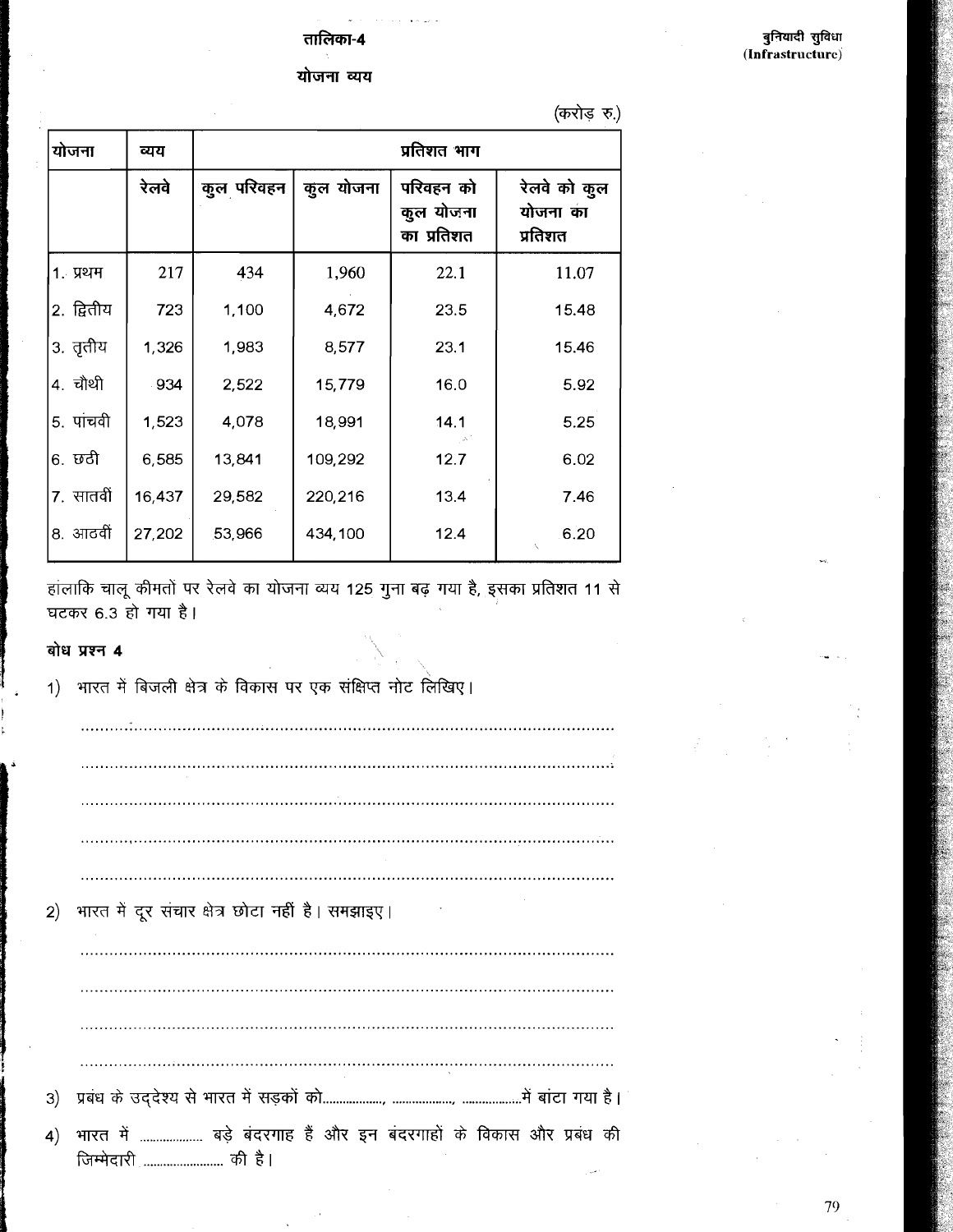भारतीय अर्थव्यवस्था का संसाधनीय आधार

भारत में 1951 के बाद से रेलवे के विकास पर एक संक्षिप्त नोट लिखिए।  $5)$ 

#### भारत में सामाजिक बुनियादी सुविधाओं का विकास  $11.7$

भाग 11.3 में हमने देखा कि सामाजिक बूनियादी सूविधाओं में स्वास्थ्य, पेय जल आपूर्ति, सफाई तथा सामाजिक व वैयक्तिक सेवाएं आती हैं। आइए, इनमें से कुछ के बारे में बात करें।

#### स्वास्थ्य

भारत में स्वास्थ्य सेवाओं में कई गुना वृद्धि हुई है। सभी प्रकार की रोग-उपचार प्रणालियों एलोपेथी, होम्योपेथी, आयुर्वेदिक का विकास हुआ है। इस अवधि में उपचार की सभी विधियों का विकास हुआ है, लेकिन आंकड़े केवल एलोपेथी के बारे में ही उपलब्ध हैं।

1951 व 2000 के बीच 50 वर्ष की अवधि में प्रति लाख जनसंख्या के पीछे डाक्टरों की संख्या 1951 में 17 से बढ़कर सन 2000 में 52 हुई है यानि 3 गुना बढ़ी है। यह वृद्धि 2.43% प्रतिवर्ष के हिसाब से हुई है। उसी अवधि में प्रति लाख जनसंख्या के पीछे बिस्तरों की संख्या 1951 में 32 से बढ़कर 2000 में 101 हो गयी। यह वार्षिक वृद्धि दर 2.56 प्रतिशत है। अस्पतालों की संख्या 1951 में 0.75 से बढ़कर 1.62 प्रति लाख जनसंख्या हो गयी। वृद्धि दर की दृष्टि से यह वृद्धि 1.73 प्रतिशत्त है।

#### शिक्षा

शिक्षा एक महत्वपूर्ण सामाजिक बुनियादी सुविधा है। भारत में स्कूलों (इन स्कूलों में प्राथमिक मिडिल, माध्यमिक, उच्चतर माध्यमिक सभी स्कूल शामिल हैं) की संख्या 1951 में 2.31 लाख से बढकर 2000 में 11.56 लाख हो गयी। इसकी वार्षिक वृद्धि दर 3.22% है।

#### सामाजिक बुनियादी सुविधाओं पर व्यय

भारत में केंद्र, राज्य आदि सभी स्तर पर सामाजिक बुनियादी सुविधाओं पर होने वाले सरकारी व्यय में काफी वृद्धि हुई है। व्यय के आंकड़े जो चालू कीमतों पर हैं, से पता चलता है शिक्षा पर प्रति व्यक्ति व्यय 1950-51 में 5 रु. से बढ़कर 1999-2000 में 564रु. हो गया है। यह वृद्धि 9% प्रतिवर्ष है। स्वास्थ्य पर प्रति व्यक्ति व्यय 2रु. से बढ़कर 96 रु. हो गया है। यह वृद्धि 8 प्रतिशत प्रतिवर्ष हैं। इसी अवधि में सामाजिक सुरक्षा पर प्रति व्यक्ति व्यय 1 रु. से बढ़कर 69 रु हो गया है। यह वृद्धि 10% प्रतिवर्ष है।

बोध प्रश्न 5

1) भारत में प्रति लाख जनसंख्या के पीछे डाक्टरों की संख्या 1951 में ................... से बढ़कर 2000 में ...................... हो गयी।

80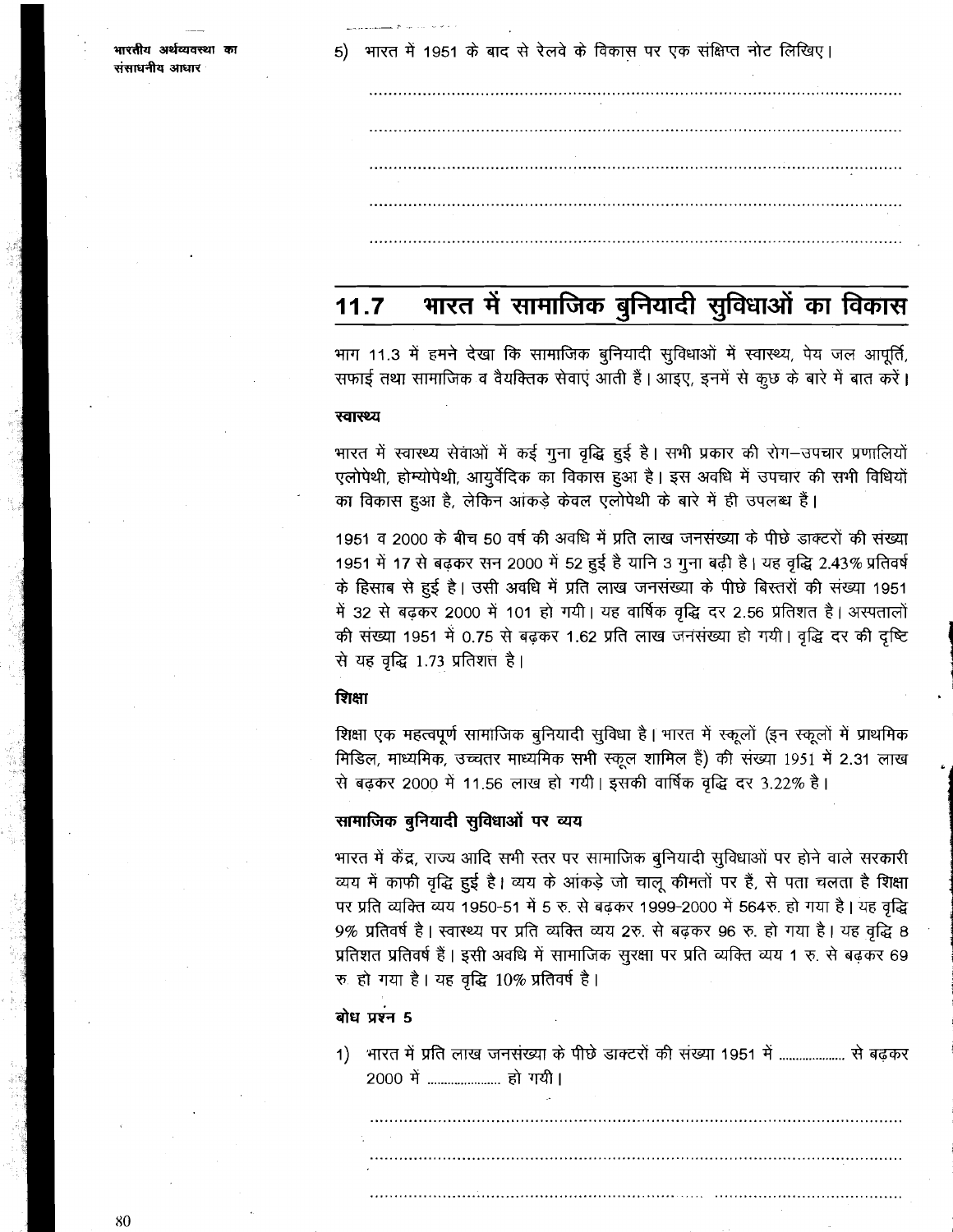शिक्षा पर प्रति व्यक्ति व्यय 1950-51 में ......................... से बढ़कर 1999-2000 में .......... 2) हो गया।

#### $11.8$ साराश

बुनियादी सुविधाओं की अर्थव्यवस्था के विकास में एक महत्वपूर्ण भूमिका रहती है। सामाजिक उपरि पूंजी का आर्थिक विकास और मानव कल्याण पर व्यापक प्रभाव पड़ता है। बुनियादी सुविधाओं के मिलने या न मिलने पर यह निर्भर करता है कि अर्थव्यवस्था बढती जनसंख्या, उत्पादन में वृद्धि लाने, गरीबी कम करने, व्यापार बढ़ाने आदि की समस्याओं से कितनी सफलतापूर्वक निपटती है। यदि बुनियादी सुविधाएं उपयुक्त हों तो उत्पादिता बढती है और लागत कम होती है। विकास के लिए यह आवश्यक है कि ये सुविधाएं तेजी से बढ़ें।

जैसे जैसे एक अर्थव्यवस्था विकास की और बढ़ती है, मांग के बदलते स्वरूप के साथ-साथ बुनियादी सुविधाओं में भी परिवर्तन आने चाहिए। विकास के साथ-साथ जल आपूर्ति व सिंचाई की तुलना में बिजली, सड़क, रेलवे व दूरसंचार का योगदान बढ़ता जाता है।

बुनियादी सुविधाओं के प्रकार से ही यह पता चलता है कि आर्थिक संवृद्धि गरीबी हटा पाती है या नहीं। अधिकतर गरीब लोग गांव में रहते हैं और कृषि उत्पादिता व गैर-कृषि ग्रामीण रोजगार सीधे ही बुनियादी सुविधाओं से जुड़े हैं। चीन की सफलता के पीछे एक महत्वपूर्ण कारक था ग्रामीण स्तर पर परिवहन, दूरसंचार व बिजली का एक न्यूनतम कार्यक्रम। चीन मे श्रम शक्ति का 18 प्रतिशत भाग ग्रामीण उद्यमों में लगा है और चीन के सकल घरेलू उत्पाद का लगभग एक तिहाई भाग इन उद्यमों से आता है।

बुनियादी सुविधाएं उत्पादिता में वृद्धि लाकर व सुविधाएं प्रदान कर जीवन की गुणवत्ता बढाती हैं और आर्थिक विकास में योगदान देती हैं। ये सेवाएं उत्पादन में कई प्रकार से वृद्धि लाती हैं। लेकिन भारत में बुनियादी सुविधाओं को उचित स्थान नहीं मिला है।

भारत के सकल घरेलू उत्पाद में बुनियादी सुविधाओं का योगदान बहुत कम है। भौतिक बुनियादी सुविधाओं का योगदान 25% से कम रहा है। अब भी यह 33% से कम है। औद्योगिक देशों में यह 55% और कई विकासशील देशों में 45-50 प्रतिशत है।

भारत में 1947 में बिजली का 41 करोड़ यूनिट (Kwh) का उत्पादन होता था जोकि मार्च 2000 में बढ़कर 3500 करोड़ यूनिट हो गया। यह वृद्धि चक्रवृद्धि दर से 7.5 प्रतिशत है। फिर भी बिजली आपूर्ति मांग में वृद्धि की अपेक्षा कम रही है। मार्च 2000 में भारत में व्यस्ततम घंटों (Peak hours) में बिजली में 19 प्रतिशत की कमी थी और औसतन 8 प्रतिशत की कमी थी।

भारत में तेल, गैस व जल बिजली उत्पादन के परम्परागत स्रोत रहे हैं। लेकिन इसमें प्रमुख रथान कोयला और जल का है। ऐसा अनुमान है कि अब तक लगभग जल से संभावित बिजली उत्पादन क्षमता का 78% भाग प्रयोग में नहीं लाया गया है।

आपूर्ति में कमी के पीछे प्रमुख कारण ये थे : परियोजनाओं के प्रबंध में कमी, विदेशी सहायता से चलने वाली परियोजनाओं की समस्याएं, कानून और व्यवस्था की समस्याएं तथा साधनों की कमी ।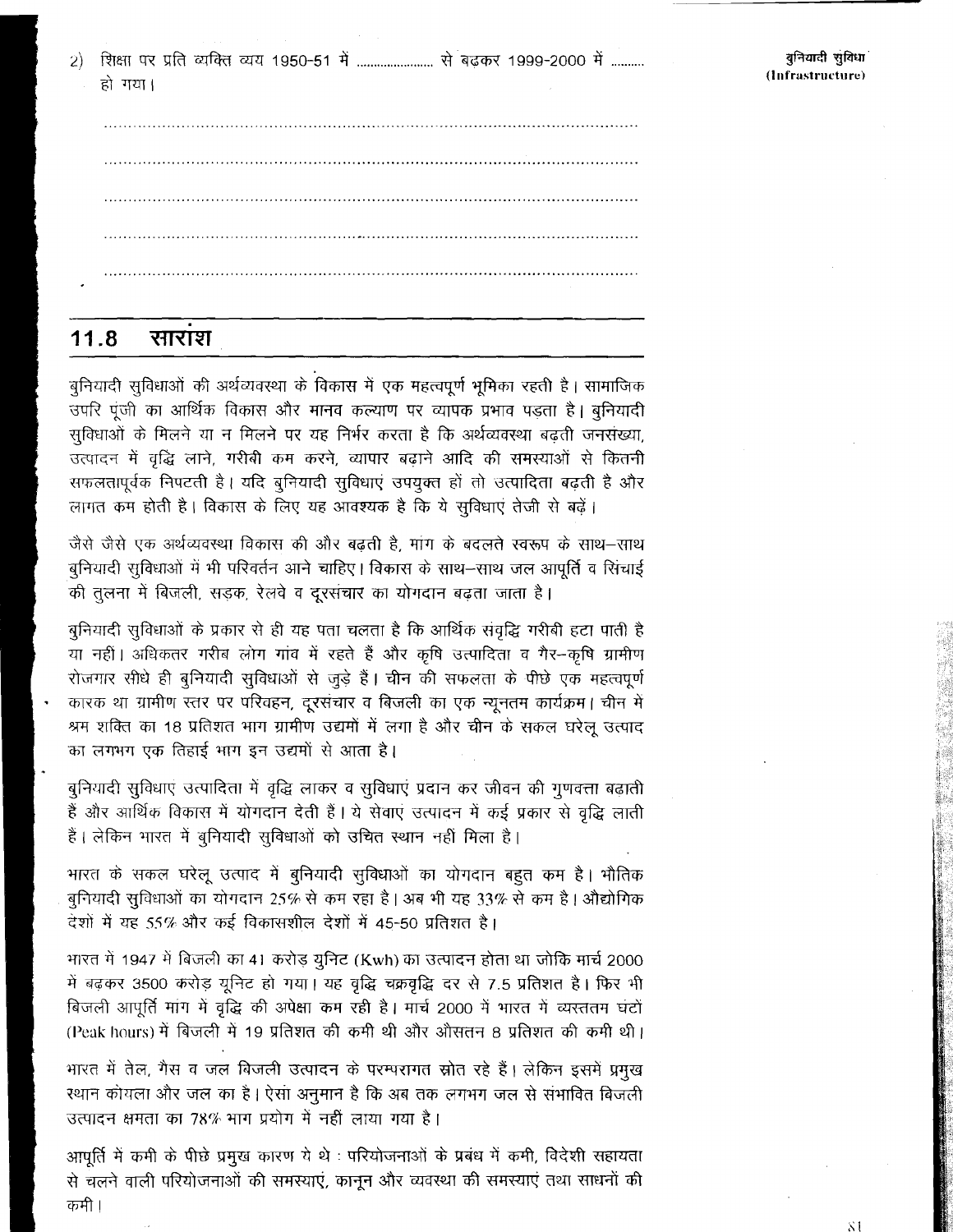भारतीय अर्थव्यवरथा का संसाधनीय आधार

भारत में दूरसंचार नैटवर्क कोई छोटा नहीं है। 120 लाख लाइनों के साथ यह विश्व का चौदहवां सबसे बड़ा नैटवर्क है। फिर भी भारत में 100 व्यक्तियों के पीछे 1.3 टेलीफोन हैं जबकि विश्व का औसत 10 है। भारत में इस समय 21 लाख से भी अधिक उपभोक्ता टेलीफोन लाइन की प्रतीक्षा कर रहे है।

भारत में जिस दर से यातायात बढ़ा है उस दर से राष्ट्रीय और राज्य राजमार्गो का विस्तार नहीं हुआ है। ज्यादातर विस्तार गांव की सड़कों में हुआ है। हांलाकि अब भी 50% गांव सड़कों से नहीं जुड़े है। राष्ट्रीय राजमार्ग 1951 में 20 हजार किलोमीटर से 2000 में 34,100 हजार कि. मी. यानि 55% बढ़े हैं। राज्य राजमार्ग 1951 में 60 हजार कि. से 2000 में 131 हजार कि. यानि 11.8% बढे हैं।

यातायात की मांग बढ़ने के साथ-साथ सड़कों की गुणवत्ता में समान वृद्धि नहीं हुई है। 165 हजार कि. के राष्ट्रीय व राज्य राजमार्गों में से केवल 2% लंबाई 4 लेन (lane) वाली, 34% 2 लेन वाली व बाकी 64% एक लेन वाली है।

सड़क नेटवर्क उपयुक्त न होने के कारण परिवहन लागत बढ़ी है जिससे भारतीय अर्थव्यवस्था अंतर्राष्ट्रीय प्रतिस्पर्धा में पीछे है।

भारत में रेलवे केवल सार्वजनिक क्षेत्र में रही है। लेकिन सही गति से इसका विकास नहीं हुआ है। परिणामस्वरूप इसका यातायात सड़क परिवहन को जा रहा है, विशेषतया माल यातायात। इसके पीछे मुख्य कारण है मालगाड़ी के डिब्बों में धीमीदर से वृद्धि। 1950-51 में माल यातायात में रेलवे और सड़क परिवहन का तुलनात्मक अनुपात 5:25 था जोकि 1999-2000 में 25:75 हो गया। इसका अर्थ है कि 1950-51 में रेलवे कूल माल यातायात का 75% भाग ले जाती थी जबकि 1999-2000 में केवल 30%।

निम्न उत्पादिता भारतीय बंदरगाहों की प्रमुख समस्या है। इसके पीछे निम्नलिखित कारण हैं:

- कार्यात्मक अवरोध जैसे पूराने व गलत प्रकार के होने से माल ढूलाई साज समान द्वारा काम न करना।
- अनुपयुक्त निकर्षण (dredging) व कटेनर (container) सुविधाएं।
- कुशल व अनुकूल बंदरगाह, साज समान का प्रयोग न होना।
	- पूरी संभार तत्र (logistic) कड़ी में समन्वयन की कमी।

कंटेनर व्यवस्था (containerisation) ने परिवहन में एक तकनीकी क्रांति ला दी है लेकिन भारत में इसका प्रभाव बहुत कम है। 1993-94 तक भारत में कंटेनर यातायात कुल यातायात का केवल 6.8 प्रतिशत था।

भारतीय बंदरगाहों में कंटेनर व्यवस्था बहुत मंहगी हैं। दूसरी व तीसरी पीढ़ी के पोत प्रयोग में लाने के कारण एक वर्ष में 25 करोड़ अमरीकी डालर के बराबर लागत भार बढ़ा है। कंटेनर में देरी के कारण भारतीय बंदरगाहों की लागत एक वर्ष में 7 करोड़ डालर बढ़ जाती है।

| शब्दावली<br>11.9        |                          |                                                                                                         |  |  |  |  |  |
|-------------------------|--------------------------|---------------------------------------------------------------------------------------------------------|--|--|--|--|--|
| प्राकृतिक साधन          |                          | अर्थव्यवस्था को प्रकृति प्रदत्त मुफ्त संसाधन                                                            |  |  |  |  |  |
| वस्तु उत्पादन क्षेत्र   | $\mathcal{L}_{\rm{max}}$ | भौतिक वस्तुओं का उत्पादन करने वाले क्षेत्र। इनमें कृषि,<br>खनन, विनिर्माण, निर्माण आदि क्षेत्र आते हैं। |  |  |  |  |  |
| मनुष्य की कार्यकुशलता ः |                          | कारखाने में लगे एक व्यक्ति की वस्तुएं एवं सेवाएं उत्पादन<br>करने की क्षमता                              |  |  |  |  |  |

82